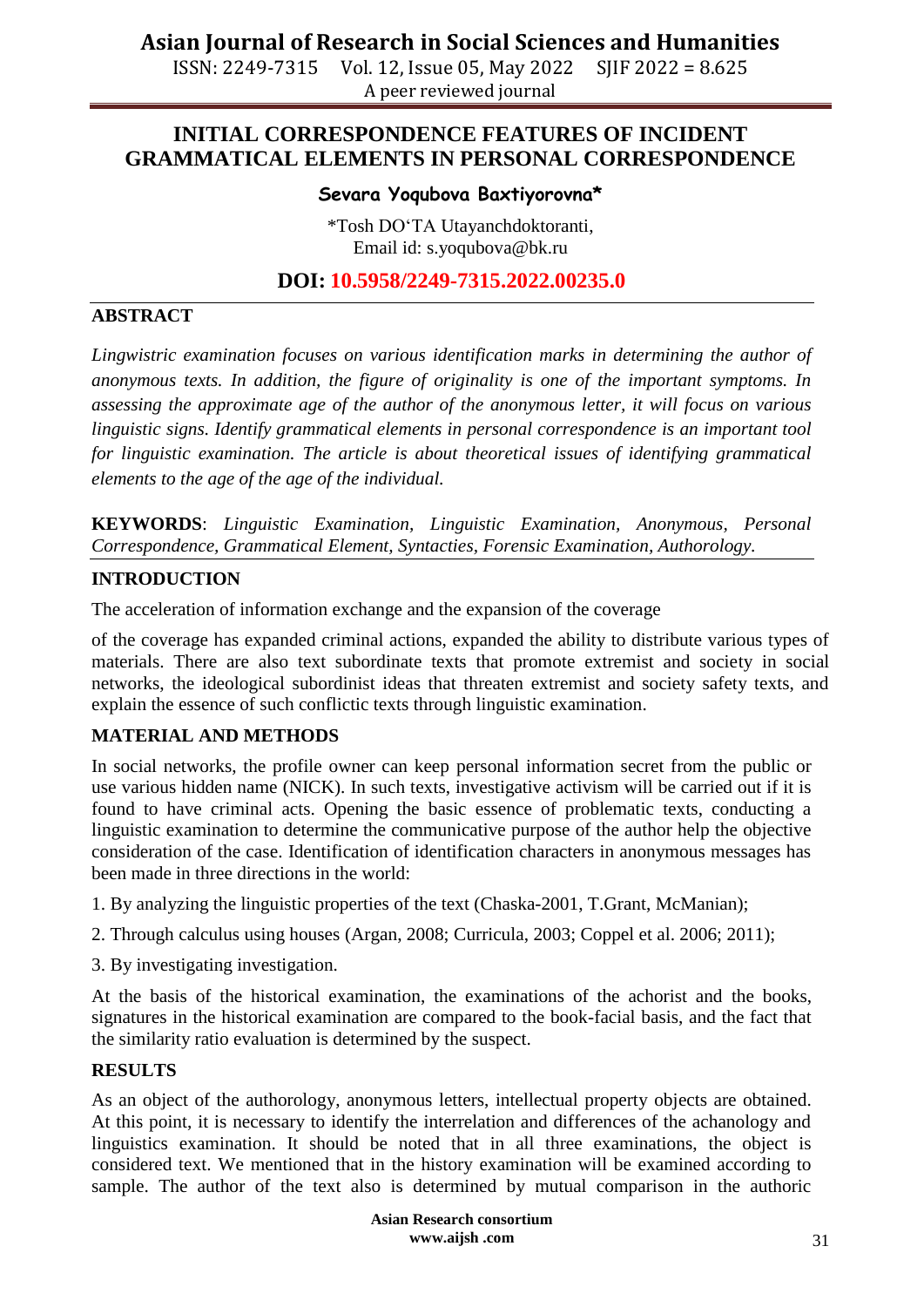ISSN: 2249-7315 Vol. 12, Issue 05, May 2022 SJIF 2022 = 8.625 A peer reviewed journal

examination. Lingwistric examination can be said to be a wider-essential examination of these examination. For the desired version of the criminal/non-criminal conflict text through linguistic examination may be added to examination.

### **DISCUSSION**

It is clear that in case of anonymity can group the leading factor in the linguistic examination:

Lexic-semantic analysis of the text, the results of the analysis generalized according to a legal basis;

Semantic blocking of the text according to the topic direction;

Analysis of grammatical elements in the text according to the characteristic feature (according to regional, gender and age specifics of grammatical errors);

Analysis of phonetic elements in the text in various contexts and characteristic of the characteristic feature (according to regional, gender and age specific);

These factors can be further expanded by additional factors. Features such as the relative frequencies and the frequency of function words, and the frequinsions are traditionally a copyright in multidimensional models to attribute the multifotent models Individual changes in the use of functional models to the use of functional models (Grant & Baker, 2001). Other researchers in this area made some progresses with other researchers (e.g., Miranda Garia and Kalle-Martin, 2005) and repeating (Hapax Delegomena) The frequency of Z).

Standing of the author's identification in criminator, GDKova noted that the items used in the text will show special symptoms depending on the author's emensions and lists:

- Lexical semantic;
- Grammatical;
- Stylistics.

This large three essential is divided into two different categories:

1) According to the literary norm and

2) Avoid norms.

#### **CONCLUSION**

In anonymous letters, the author can make two different mistakes in describe specific information. The ability to properly determine these two mistakes open to the author. We made this error as follows:

1. An error associated with changing the material contents of content.

2. Lingwistically immovable, punctual, syntactic errors.

The longer the text size is, the more of the errors application coefficient. In such text, the author performs the key to the "self-discovering" key. In short texts, the characters "code" is difficult to open. In such cases, the bugs of the meaning-based and grammatical structure of the text should be paid to focus. The observation of grammatical errors is characterized by the following age category:

1. Spell errors. Often, spelling is broken in a reduced direction. In this case, spelling words are usually written how to pronounce the grammar of spelling. Mainly in accordance with the pronuncture of the word in the younger age category (12-20, 20-30).

2. Mistakes in punctuation. Often, this is characterized by the absence of commases, in most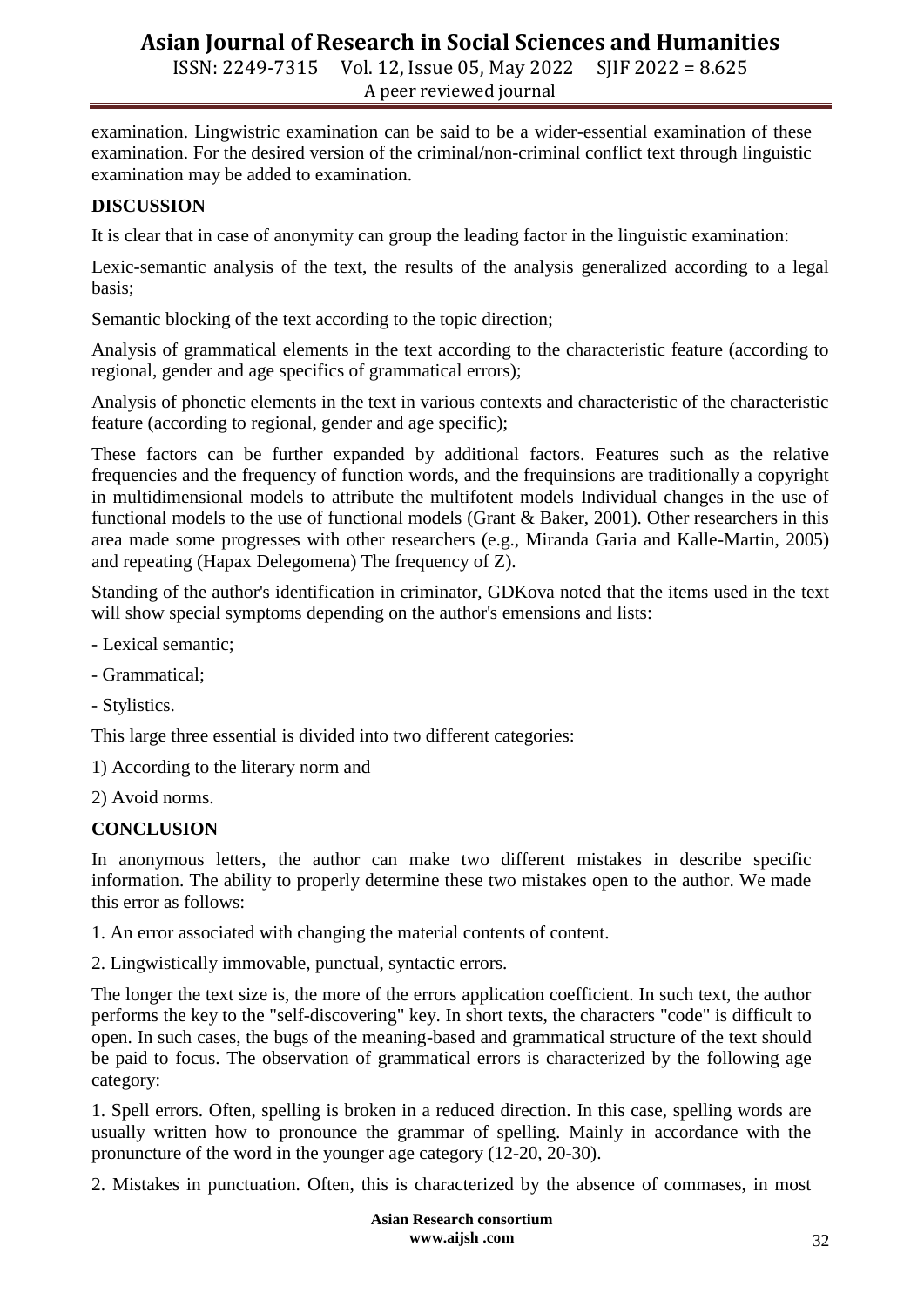ISSN: 2249-7315 Vol. 12, Issue 05, May 2022 SJIF 2022 = 8.625 A peer reviewed journal

cases - in the middle of the emergence of unnecessary punctuation (for example, between the main words of the sentence). Approval use of punctual signs is high in the middle and high age (30-45, 50 and above).

3. Syntax errors. The syntactic violation of the speech occurs in the same frequency as mistakes in punctuation. It is noteworthy that such types of errors occur in the order of the words in the sentence, sometimes separating the text into sentences. It is also possible to use simple to replace complex syntics structures. Usually, the use of complex serial structures in the 30-45 age category will lead.

4. Simplify the method of presentation. In accordance, the usual speech method is used actively in the daily lifestyle. Simple sentences, common phrases are used (Kanechno, Ok, Nu ..), the same type of sentence is the same type of sentence, the last word and other methodical errors can be used.

5. Using simple language means. Generally, persons who work with scientific or business style sometimes refer to simple, conversations, or epistololary style tools for masking. In such cases, the average length of the sentences is often shortened. At the same time, the ability to divide the text is traditionally maintained, or the proverbs, prefects, frazescent use by a particular person to hide the real style.

6. The architecture of the text, its general structure, sometimes changes in change.

Observations show that spelling and lexical features often occur to hide a written talk.However, signs that signifying the violation of linguistic norms maintain stability not only on, not only in a simple writing, but also when other signs are deliberately changed.

## **ACKNOWLEDGEMENT**

To determine if the existence of signs of violation of written speech is, it is not only analyzing each character, but also to other signs reflected in manuscripts. Such comparison helps to identify contradictions and find the signs that show their change:

- Strict adherence to spelling with the correct syncial structure of the sentencing, or vice versa, or vice versa, on the contrary, the breach of syntactics and punctuation;

- Gross violation of spelling, complex spelling in relatively simple cases;

- Large number of methodological errors, argotisms, dictionary intervention while following the syntax compliance and properly use various punctures;

- Availability of general simplification to the style of words and phrases that are well-known by dictionary and complex functional talks;

- Correction of the correct written words;

- At the end of the manuscript, for example, when the same words written in the beginning of the text, reduce the number of spelling errors. It is related to the weakening of the attention and efforts to the end of the letter intended to deliberately change the written language.

## **REFERENCES**

- **1.** Grant, T. & Baker, K. (2001) Identifying reliable, valid markers of authorship: a response to Chaski. International Journal of Speech, Language & the Law 8 (1), 66—79.
- **2.** Miranda-García, A. & Calle-Martín, J. (2005) The validity of lemma-based lexical richness in authorship attribution: a proposal for the Old English Gospels. ICAME 29, 115— 130